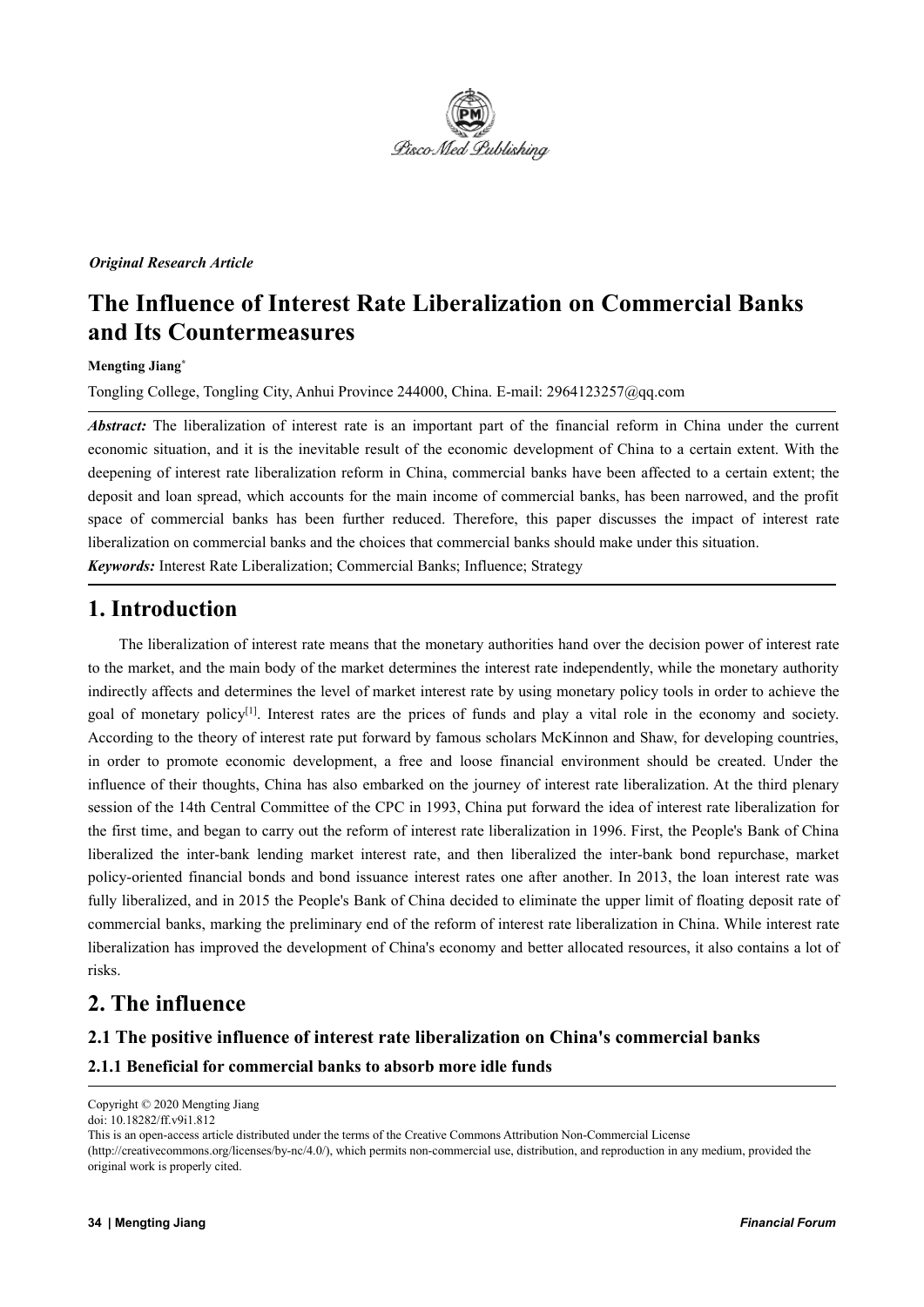After the liberalization of interest rate, commercial banks can regulate and control the interest rate of deposit and loan independently, so as the major banks. In order to compete for customer resources, deposit interest rates will be properly raised in the short term. When deposit interest rates rise, more major customers and retail investors will deposit their idle funds in the bank, then the banks will absorb a large number of idle funds, and the absorption of these idle funds can enable them to better carry out all kinds of business, such as providing loans to companies in need of funds.

#### **2.1.2 Beneficial for commercial banks to innovate financial products**

Before the liberalization of interest rate, the commercial banks of China mainly obtain the income through the deposit and loan interest rate spread. After that, this way can no longer bring more benefits to the commercial banks, and the competition among the major banks is also intensified. In order to compete for more customers and improve the profit growth point, they are bound to develop more new business and improve their own service level in addition to the traditional lending business, for example, to provide financial advice to customers and to help listed companies sell securities.

#### **2.1.3 Beneficial for commercial banks to optimize their own structure and customer structure**

Under the background of liberalization reform of interest rate, the government abandons the direct control of interest rate, allowing the commercial banks to have the autonomy of interest rate pricing. At this time, commercial banks can fully consider their own income by calculating management costs, capital costs and operating costs, and then self-regulate interest rates according to the actual supply and demand of the market. This is beneficial for commercial banks to optimize their own structure. Secondly, through the comprehensive consideration of customers' credit situation and default, commercial banks properly increase the financing costs of those customers who may harm the interests of banks in the future, and appropriately reduce the financing costs of those customers who have good reputation and have prospects for development. This avoids the risks posed to banks by customers with poor reputation, but promotes long-term partnerships with high-quality customers

#### **2.2 The negative influence of interest rate liberalization on China's commercial banks**

#### **2.2.1 Impact on the credit risk of commercial banks**

Due to the full liberalization of loan interest rate in 2013, the major banks began to expand their loan business in the short term in order to pursue high profits. Because of the continuous expansion of loan business, it is difficult for banks to fully grasp all the real information and credit status of borrowers, which will lead to a decline in the quality of loans. The credit risk faced by banks also increases (credit risk refers to the possibility that the debtor is unable or unwilling to perform the debt and cause losses to creditors<sup>[2]</sup>). Non-performing loan ratio is the core index to measure the credit risk of loans. **Table 1** collects and collates the non-performing loan ratios of banking financial institutions from 2012 to 2018. From the table, it can be seen that the non-performing loan ratio of the banking industry began to rise from 2013 to 2014, while the non-performing loan ratio rose sharply from 2014 to 2015, indicating that banks made a lot of non-performing loans during this period. In the following years, although the rate of non-performing loans has not increased significantly, or even declined, the proportion is still high, indicating that the disposal and management of non-performing loans require further development.

|                           | 2012 | 2013 | 2014 | 2015    | 2016  | 2017  | 2018  |
|---------------------------|------|------|------|---------|-------|-------|-------|
| Non-performing loan ratio | 1.6% | 1.5% | 1.6% | $1.9\%$ | 1.91% | 1.85% | 1.83% |

**Table 1**. Non-performing loans of banking financial institutions as a percentage of total loans from 2012 to 2018. (Data Source: Annual Report of China Banking and Insurance Regulatory Commission).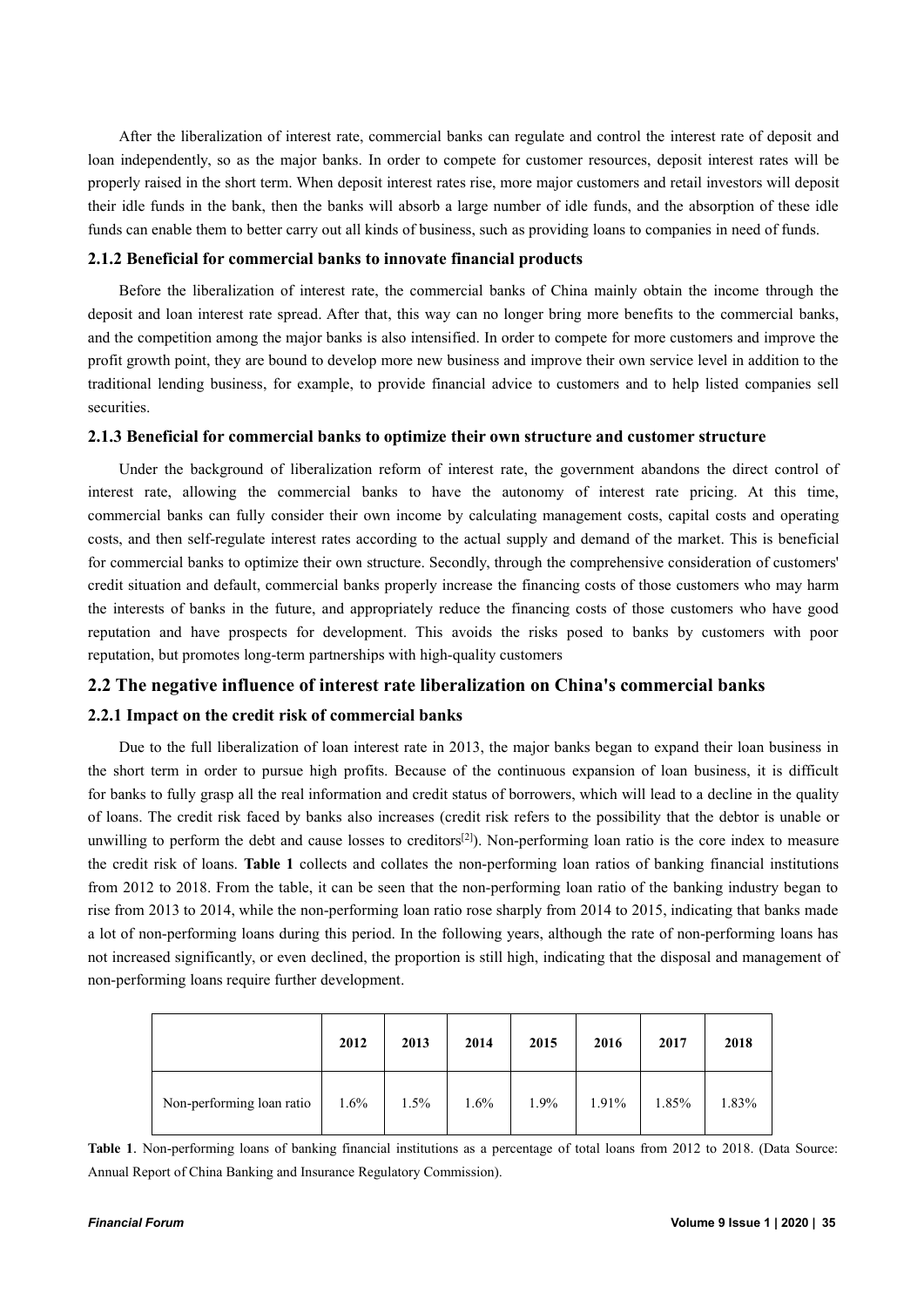#### **2.2.2 Impact on the traditional profit model of commercial banks**

The traditional profit of commercial banks is mainly obtained through the difference of interest rate between deposits and loans, while the People's Bank of China liberalized the upper limit floating area of commercial bank loans and deposit interest rates in 2013 and 2015, respectively, which greatly affected the way that commercial banks get returns through deposit and loan spreads. **Table 2** collates the net interest income of some commercial banks in 2015 and 2016. As can be seen from **Table 2**, the net interest income of the major banks in China has decreased to varying degrees from 2015 to 2016, especially the decrease of the net interest income of the state-owned banks. This shows that because of the liberalization of interest rate, in order to compete for more customers, banks will moderately raise the interest rate of deposits and reduce the interest rate of loans, which will make commercial banks get less and less benefits from deposit and loan spreads and certainly affect their profits. If commercial banks do not change this profit model, the liberalization of interest rate will have a serious impact on their development.

| <b>Net interest</b>      | 2015    | 2016    | Year-on-year decline |
|--------------------------|---------|---------|----------------------|
| Bank of China            | 3286.50 | 3060.48 | 6.88%                |
| <b>Agricultural Bank</b> | 4361.40 | 3981.04 | 8.72%                |
| <b>ICBC</b>              | 5078.67 | 4718.46 | 7.09%                |
| <b>Construction Bank</b> | 4577.52 | 4177.99 | 8.73%                |
| Bank of Communications   | 1441.72 | 1348.71 | 6.45%                |
| China Merchants Bank     | 1375.86 | 1345.95 | 2.17%                |
| China Everbright Bank    | 664.59  | 652.88  | 1.76%                |

Table 2. Net interest income of commercial banks in 2015 and 2016 year. (Data Source: Data consolidation of annual bank statements)

#### **2.2.3 Impact on the traditional business model of commercial banks**

The interest income of banks can be broadly divided into four categories: the first is the payment of funds to individuals or enterprises and temporary advances on behalf of clients; the second is the income of investing funds in securities; the third is the income of depositing some of the funds in the income of monetary authorities; and the fourth is the remuneration of lending funds to other banks to help them out of trouble. The liberalization of interest rate reduces the difference between deposit and loan interest rate, and the benefits obtained by banks through this way are gradually decreasing. In addition, due to the liberalization of interest rates, the prices of stocks, bonds, futures and so on will fluctuate up and down, and it will be more difficult for banks to invest. Relatively little is paid for the deposit of funds in the income of the monetary authorities and the lending of funds to other banks. The liberalization of interest rate has an impact on the traditional business model of commercial banks. In order to cope with this impact, commercial banks can develop intermediate business and increase non-interest income. **Table 3** collates the proportion of non-interest net income of some banks from 2015 to 2018. From the table, it can be seen that the proportion of non-interest net income is relatively low, while the proportion is roughly increasing year by year, indicating that the major banks are developing intermediate business.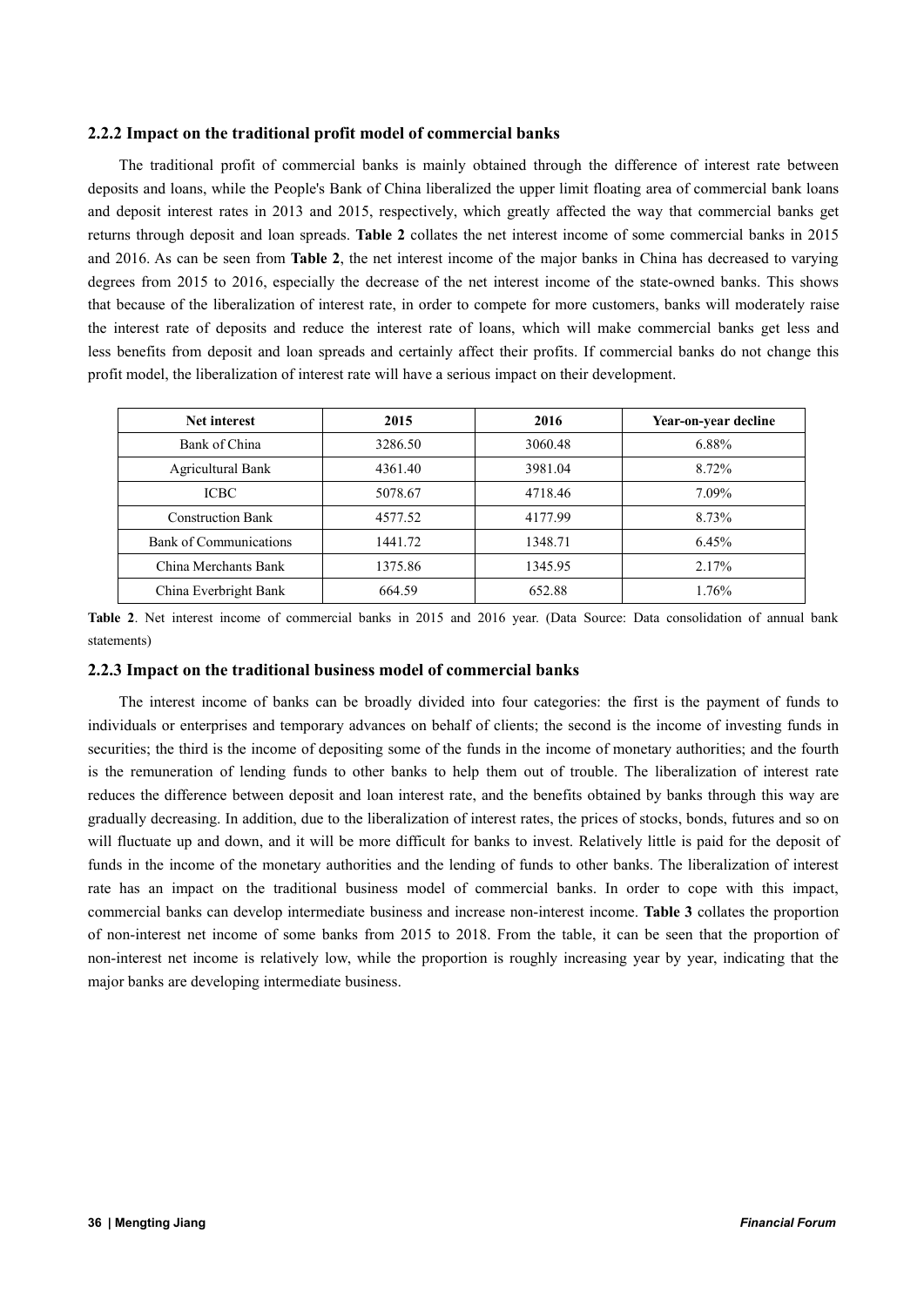|                          | 2015   | 2016   | 2017   | 2018   |
|--------------------------|--------|--------|--------|--------|
| Bank of China            | 30.71% | 36.72% | 42.82% | 28.64% |
| <b>Agricultural Bank</b> | 18.66% | 21.33% | 17.71% | 20.19% |
| <b>Construction Bank</b> | 24.36% | 30.95% | 27.22% | 26.20% |
| <b>ICBC</b>              | 27.20% | 30.19% | 28.14% | 26.01% |
| Bank of Communications   | 25.62% | 30.19% | 36.29% | 38.44% |
| China Merchants Bank     | 31.71% | 35.82% | 34.43% | 35.47% |

**Table 3**. Net non-interest income as a percentage of operating income from 2015 to 2018. (Data Source: Data consolidation of annual bank statements)

## **3. Countermeasures**

#### **3.1 Enhance the control of credit risk**

In order to reduce the losses caused by credit risk, banks should strengthen the credit risk supervise and control, detect and deal with problems in a timely manner, and strive to prevent the deterioration of the situation before the loss occurs or take measures to reduce the loss caused by credit risk in advance. They can strengthen the controlof credit risk through the following measures: perfecting the separation system of loan examination and loan, improving the level of loan decision-making; popularizing mortgage loan and pledge loan, improving the effectiveness and security of mortgage loan and pledge loan; strengthening the inspection work after loan and actively clearing up the non-performing loan<sup>[2]</sup>.

#### **3.2 Vigorously develop intermediate business**

The intermediary business of commercial banks mainly include payment and settlement, bank card, agency, guarantee, commitment, transaction, fund trusteeship and consulting. Among these types of intermediate business, the income of payment and settlement business is greatly reduced, and the bank card business is developing rapidly in the commercial banks of China. However, the traditional intermediary business will no longer bring more benefits to commercial banks, so they should actively explore and innovate in order to stabilize the foundation of traditional intermediate business. Learn from the successful experience of foreign commercial banks, the development of more new types of intermediate business, such as the development of investment banks, asset management and financial products, to enhance their competitive advantage under the continuous development of business varieties. At the same time, pay attention to personnel training, establish a perfect training system, in order to ensure the professional advantages of their own business. Finally, under the liberalization of interest rate, the traditional profit model of commercial banks based on net interest income is changed to the profit model of non-interest income. This is not only conducive to commercial banks to obtain more profits, but also conducive to the innovation of financial products.

#### **3.3 Strengthen cooperation with the Internet industry**

Now the Internet industry is greatly developed, with more and more people using online services. Banks should cooperate with Internet enterprises on a large area to cover a wide range of online and offline services through the Internet. In addition, banks can find more customers through the integration of the Internet and develop targeted services according to their needs, which will make them feel convenient and satisfied. Then they may will establish long-term business dealings with the bank.

#### **3.4 Improve their own service level**

With the continuous improvement of people's living standards, customers have higher and higher requirements for efficient and considerate service. In the face of this situation, commercial banks should first establish a customer-oriented service. When customers come to the bank to do business, bank personnel should provide smile